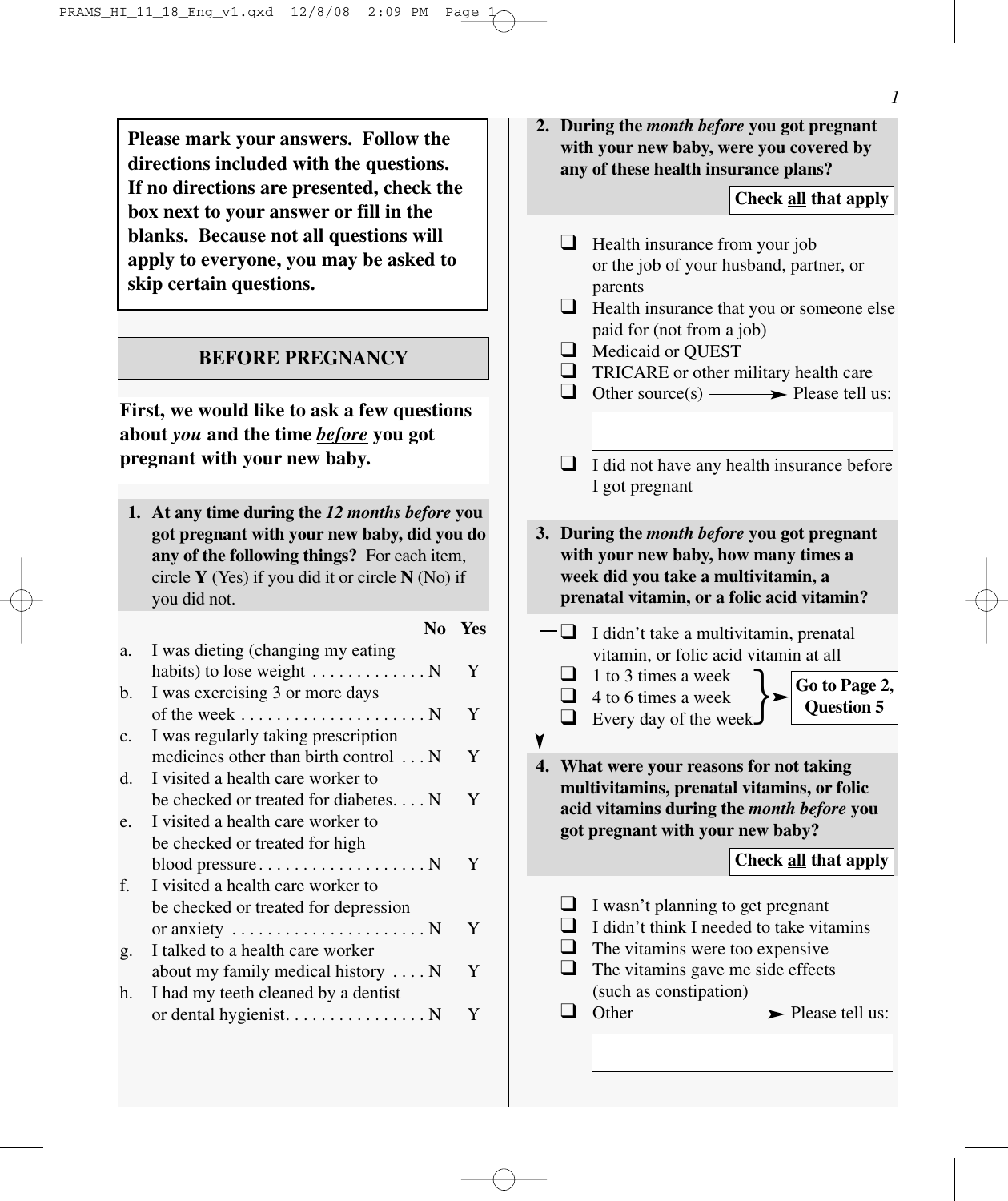

- **10.** *Before* **you got pregnant with your new baby, were you ever told by a doctor, nurse, or other health care worker that you had Type 1 or Type 2 diabetes?** This is not the same as gestational diabetes or diabetes that starts during pregnancy.
	- ❑ No
	- ❑ Yes
- **11. During the** *3 months before* **you got pregnant with your new baby, did you have any of the following health problems?** For each one, circle **Y** (Yes) if you had the problem or circle **N** (No) if you did not.
	- **No Yes**
- a. Asthma . . . . . . . . . . . . . . . . . . . . . . . . N Y b. High blood pressure (hypertension) . . N Y c. Anemia (poor blood, low iron)......  $N$  Y d. Heart problems  $\dots \dots \dots \dots \dots \dots N$  Y e. Epilepsy (seizures)  $\dots$ ............... N Y f. Thyroid problems  $\dots \dots \dots \dots \dots \dots$  N Y g. Depression  $\dots \dots \dots \dots \dots \dots \dots N$  Y h. Anxiety . . . . . . . . . . . . . . . . . . . . . . . . N Y
- **12.** *Before* **you got pregnant with your new baby, did you ever have any other babies who were born alive?**



- **13. Did the baby born** *just before* **your new one weigh** *more* **than 5 pounds, 8 ounces (2.5 kilos) at birth?**
	- ❑ No
	- ❑ Yes
- **14. Was the baby** *just before* **your new one born** *more* **than 3 weeks before his or her due date?**
	- ❑ No
	- ❑ Yes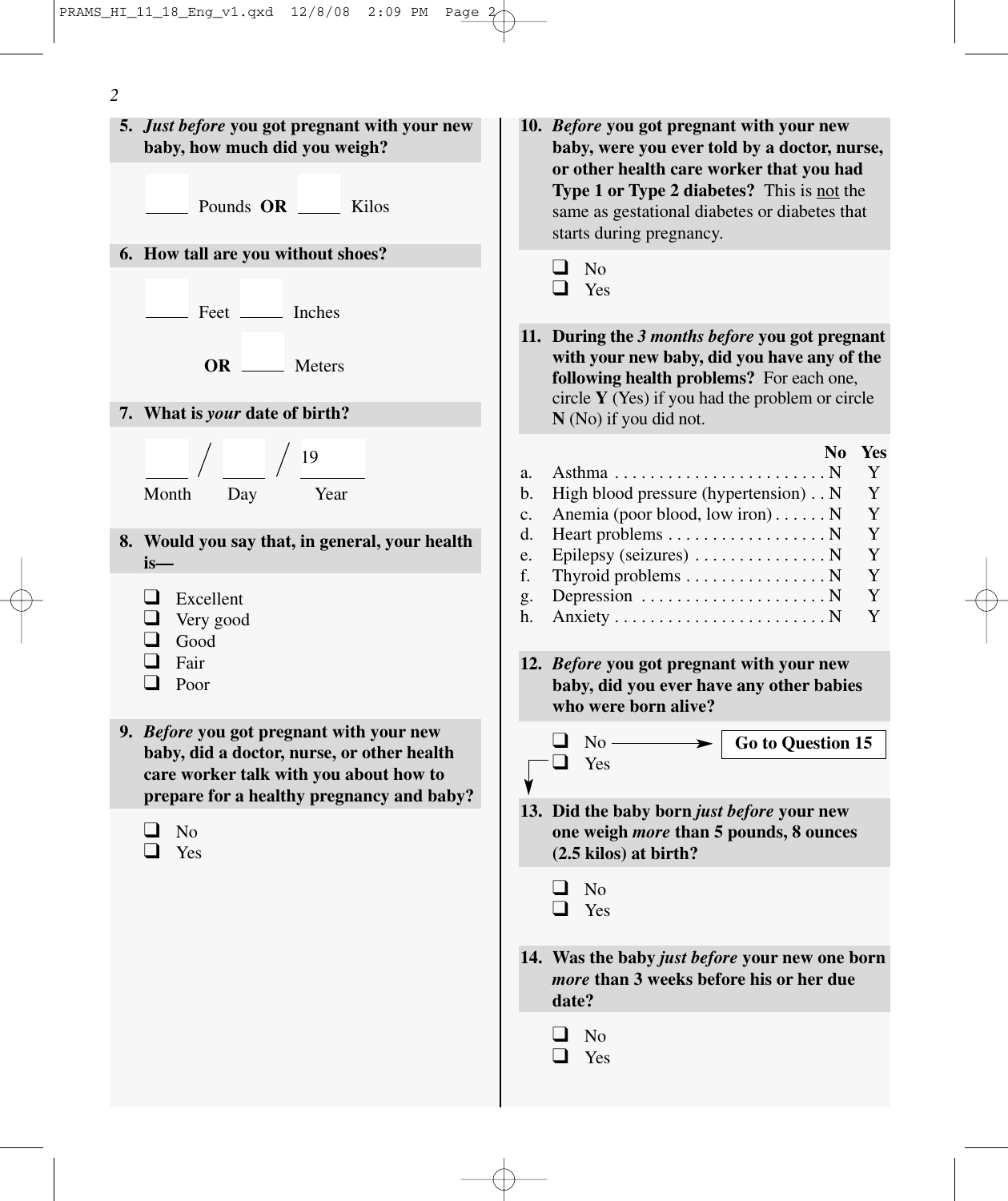**The next questions are about the time when you got pregnant with your** *new* **baby.**

**15. Thinking back to** *just before* **you got pregnant with your** *new* **baby, how did you feel about becoming pregnant?**

### **Check one answer**

- ❑ I wanted to be pregnant sooner
- $\Box$  I wanted to be pregnant later
- $\Box$  I wanted to be pregnant then
- $\Box$  I didn't want to be pregnant then or at any time in the future
- **16. When you got pregnant with your new baby, were you trying to get pregnant?**

❑ No  $\Box$  Yes —

**Go to Page 4, Question 19**

**17. When you got pregnant with your new baby, were you or your husband or partner doing anything to keep from getting pregnant?** (Some things people do to keep from getting pregnant include not having sex at certain times [natural family planning or rhythm] or withdrawal, and using birth control methods such as the pill, condoms, vaginal ring, IUD, having their tubes tied, or their partner having a vasectomy.)



**18. What were your reasons or your husband's or partner's reasons for not doing anything to keep from getting pregnant?**

## **Check all that apply**

- $\Box$  I didn't mind if I got pregnant
- ❑ I thought I could not get pregnant at that time
- ❑ I had side effects from the birth control method I was using
- ❑ I had problems getting birth control when I needed it
- $\Box$  I thought my husband or partner or I was sterile (could not get pregnant at all)
- $\Box$  My husband or partner didn't want to use anything
- $Other \longrightarrow$  Please tell us: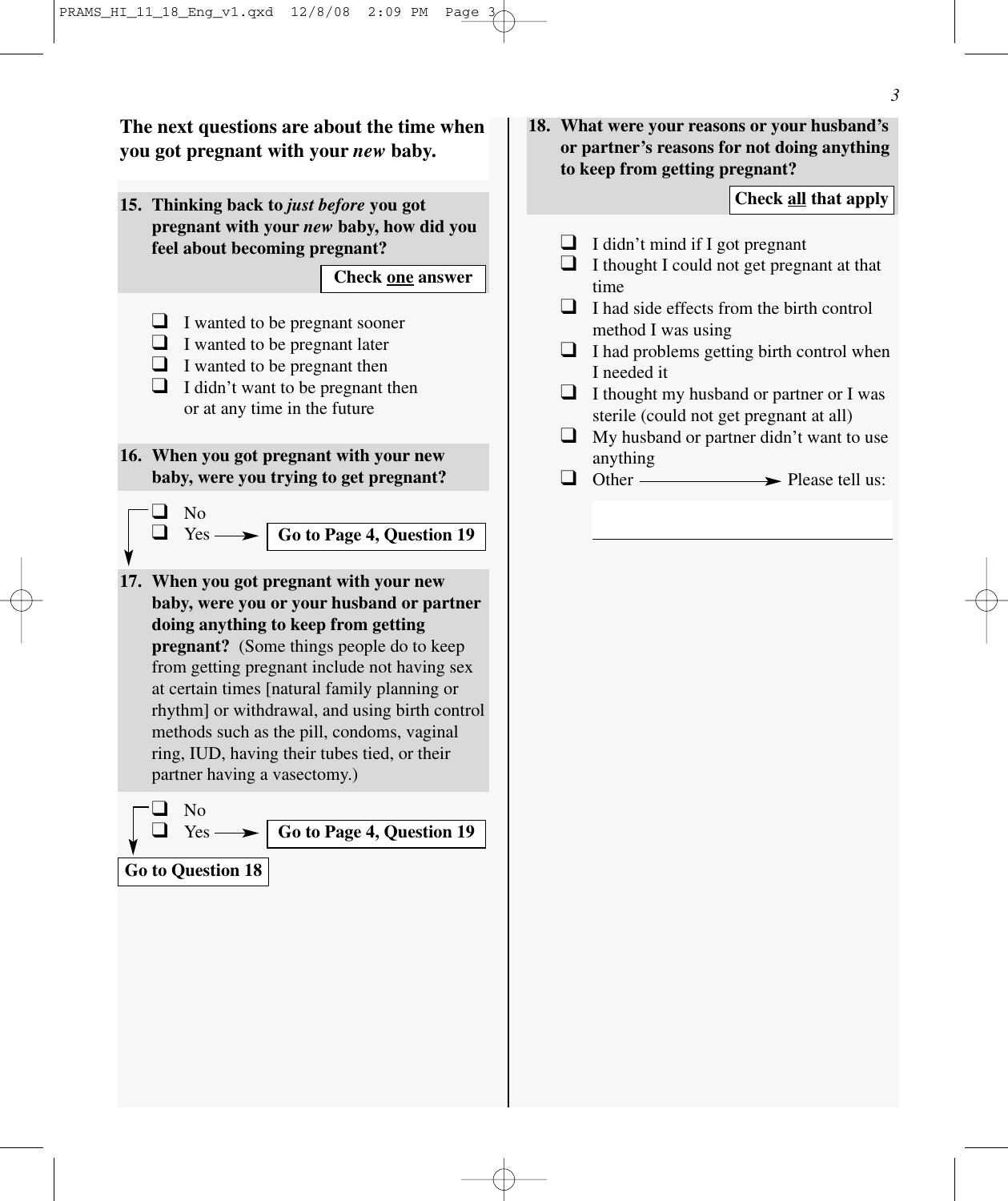#### *4*

# **DURING PREGNANCY**

**The next questions are about the prenatal care you received during your most recent pregnancy. Prenatal care includes visits to a doctor, nurse, or other health care worker before your baby was born to get checkups and advice about pregnancy.** (It may help to look at the calendar when you answer these questions.)

- **19. How many weeks or months pregnant were you when you were** *sure* **you were pregnant?** (For example, you had a pregnancy test or a doctor or nurse said you were pregnant.)
	- Weeks **OR** Months

- ❑ I don't remember
- **20. How many weeks or months pregnant were you when you had your first visit for prenatal care?** Do not count a visit that was only for a pregnancy test or only for WIC (the Special Supplemental Nutrition Program for Women, Infants, and Children).



**21. Did you get prenatal care as early in your pregnancy as you wanted?**



**22. Did any of these things keep you from getting prenatal care at all or as early as you wanted?** For each item, circle **T** (True) if it was a reason that you didn't get prenatal care when you wanted or circle **F** (False) if it was not a reason for you or if something does not apply to you.

#### **True False**

| a.             | I couldn't get an appointment                           |   |
|----------------|---------------------------------------------------------|---|
|                | when I wanted one $\dots \dots \dots \dots \dots$       | F |
| b.             | I didn't have enough money or                           |   |
|                | insurance to pay for my visits $\dots$ . T              | F |
| C <sub>1</sub> | I had no transportation to get to                       |   |
|                | the clinic or doctor's office $\dots$                   | F |
| d.             | The doctor or my health plan                            |   |
|                | would not start care as early                           |   |
|                | as I wanted $\dots \dots \dots \dots \dots \dots \dots$ | F |
| e.             | I had too many other things                             |   |
|                | going on $\dots \dots \dots \dots \dots \dots \dots$    | F |
| f.             | I couldn't take time off from work                      |   |
|                |                                                         | F |
| g.             | I didn't have my Medicaid or                            |   |
|                | QUEST cardT                                             | F |
| h.             | I had no one to take care of my                         |   |
|                |                                                         | F |
| i.             | I didn't know that I was pregnant T                     | F |
| $\mathbf{1}$   | I didn't want anyone else to know                       |   |
|                | I was pregnant $\dots \dots \dots \dots \dots$          | F |
| k.             | I didn't want prenatal care T                           | F |

**If you did not go for prenatal care, go to Page 6, Question 25.**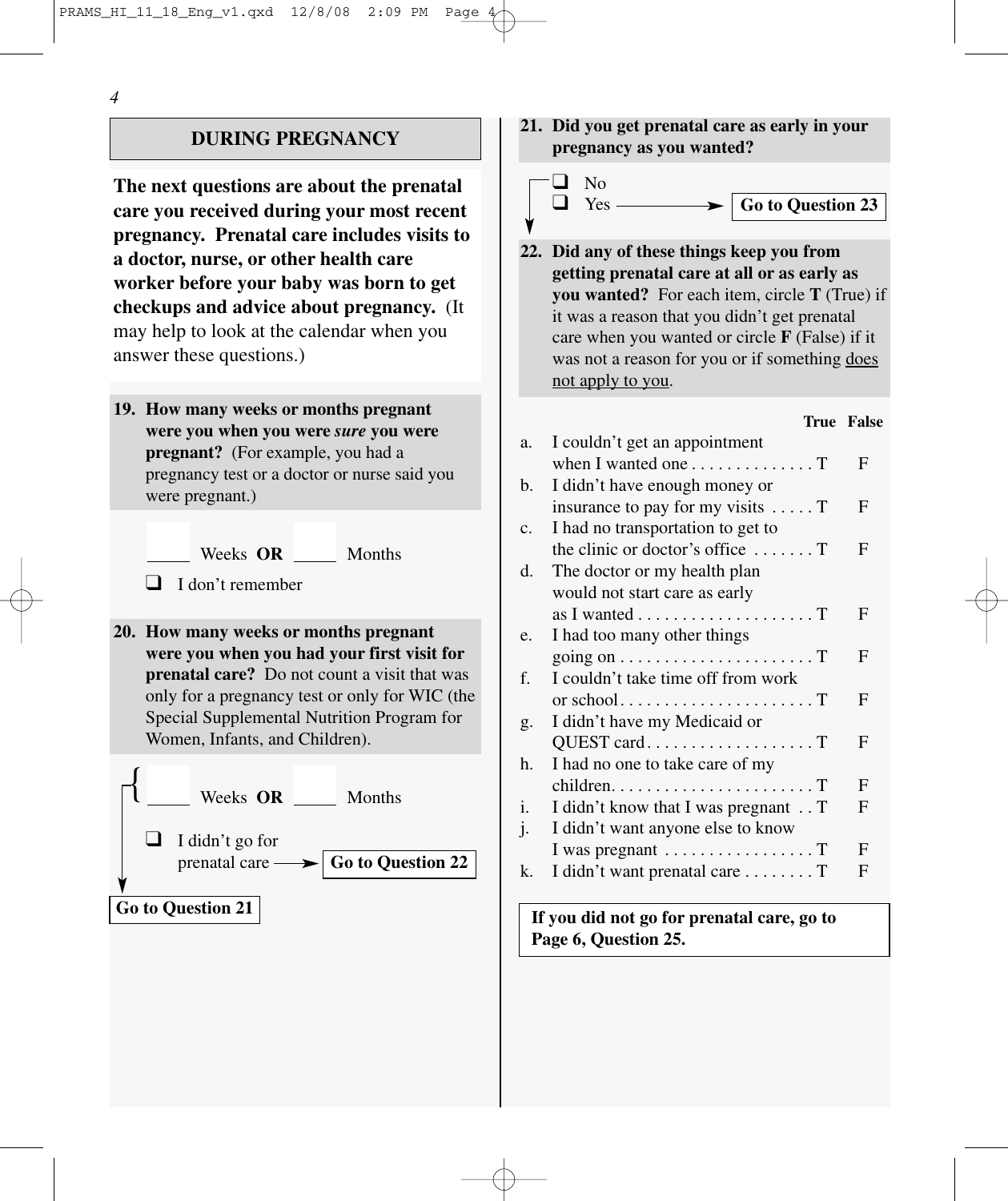# **23. Did any of these health insurance plans help you pay for your** *prenatal care***?**

#### **Check all that apply**

- ❑ Health insurance from your job or the job of your husband, partner, or parents
- ❑ Health insurance that you or someone else paid for (not from a job)
- ❑ Medicaid or QUEST
- ❑ TRICARE or other military health care
- $\Box$  Other source(s)  $\longrightarrow$  Please tell us:
- $\Box$  I did not have health insurance to help pay for my prenatal care

**24.** *During any of your prenatal care visits***, did a doctor, nurse, or other health care worker talk with you about any of the things listed below?** *Please count only discussions,* not reading materials or videos. For each item, circle **Y** (Yes) if someone talked with you about it or circle **N** (No) if no one talked with you about it.

|                | N <sub>0</sub>                                                  | Yes |
|----------------|-----------------------------------------------------------------|-----|
| a.             | How smoking during pregnancy                                    |     |
|                |                                                                 | Y   |
| b.             | Breastfeeding my baby N                                         | Y   |
| $\mathbf{c}$ . | How drinking alcohol during                                     |     |
|                | pregnancy could affect my baby N                                | Y   |
| d.             | Using a seat belt during my                                     |     |
|                | $pregnancy \ldots \ldots \ldots \ldots \ldots \ldots \ldots$    | Y   |
| e.             | Medicines that are safe to take during                          |     |
|                | my pregnancy $\dots \dots \dots \dots \dots \dots$              | Y   |
| f.             | How using illegal drugs could affect                            |     |
|                |                                                                 | Y   |
| g.             | Doing tests to screen for birth defects                         |     |
|                | or diseases that run in my family $\dots$ N                     | Y   |
| h.             | The signs and symptoms of preterm                               |     |
|                | labor (labor more than 3 weeks before                           |     |
|                | the baby is due). $\dots \dots \dots \dots \dots \dots$         | Y   |
| i.             | What to do if my labor starts early N                           | Y   |
| $\cdot$        | Getting tested for HIV (the virus                               |     |
|                | that causes $AIDS$ ) N                                          | Y   |
| k.             | What to do if I feel depressed during                           |     |
|                | my pregnancy or after my baby                                   |     |
|                | is born $\dots \dots \dots \dots \dots \dots \dots \dots \dots$ | Y   |
| 1.             | Physical abuse to women by their                                |     |
|                | husbands or partners N                                          | Y   |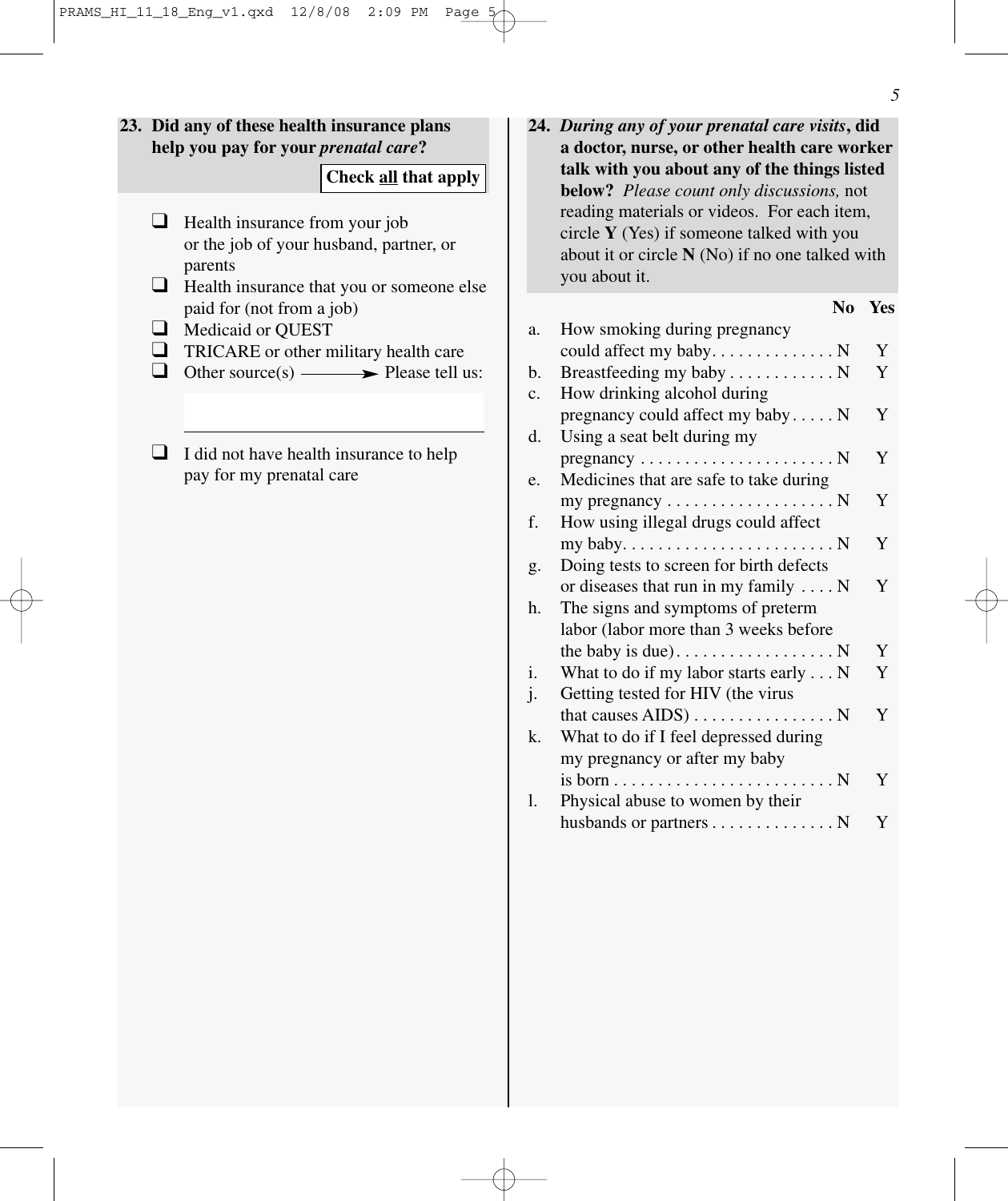

- **30. During** *your most recent* **pregnancy, were you told by a doctor, nurse, or other health care worker that you had gestational diabetes (diabetes that started during** *this*
- **31. Did you have any of the following problems during** *your most recent* **pregnancy?** For each item, circle **Y** (Yes) if you had the problem or circle **N** (No) if you did not.

### **No Yes**

| a.             | Vaginal bleeding N                                             | Y |
|----------------|----------------------------------------------------------------|---|
| b.             | Kidney or bladder (urinary tract)                              |   |
|                | infection $\dots \dots \dots \dots \dots \dots \dots \dots$    | Y |
| $\mathbf{c}$ . | Severe nausea, vomiting, or                                    |   |
|                | $dehydration \ldots \ldots \ldots \ldots \ldots \ldots \ldots$ | Y |
| d.             | Cervix had to be sewn shut                                     |   |
|                | (cerclage for incompetent cervix) $N$                          | Y |
| e.             | High blood pressure, hypertension                              |   |
|                | (including pregnancy-induced                                   |   |
|                | hypertension [PIH]), preeclampsia,                             |   |
|                |                                                                | Y |
| f.             | Problems with the placenta (such as                            |   |
|                | abruptio placentae or                                          |   |
|                | placenta previa). N                                            | Y |
| g.             | Labor pains more than 3 weeks                                  |   |
|                | before my baby was due (preterm                                |   |
|                | or early labor) $\dots \dots \dots \dots \dots \dots$          | Y |
| h.             | Water broke more than 3 weeks                                  |   |
|                | before my baby was due (premature                              |   |
|                | rupture of membranes $[PROM]$ ) N                              | Y |
| i.             | I had to have a blood transfusion N                            | Y |
| $\mathbf{1}$   | I was hurt in a car accident $\dots \dots \dots N$             | Y |
|                |                                                                |   |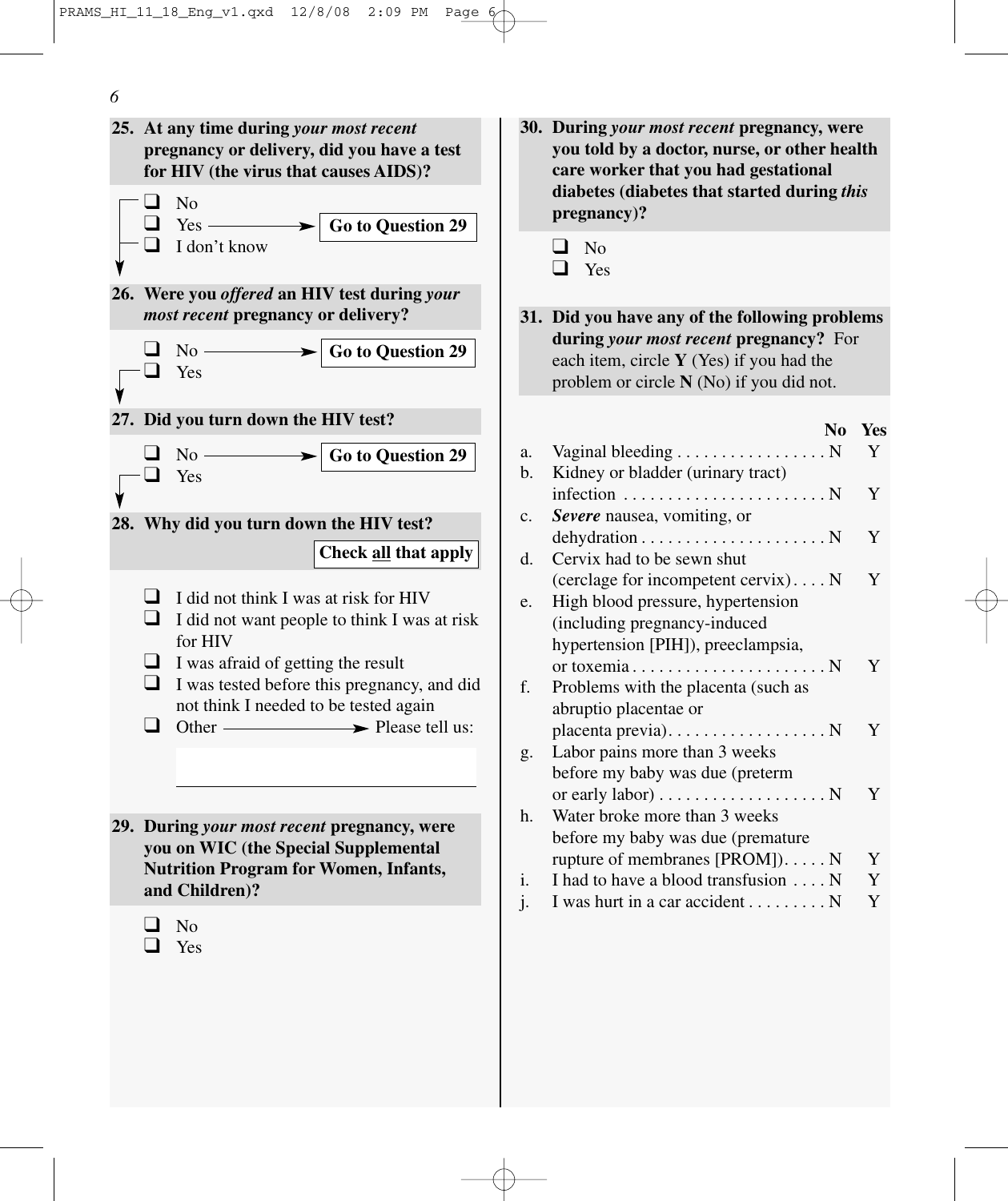**The next questions are about smoking cigarettes around the time of pregnancy (before, during, and after).**

- **32. Have you smoked any cigarettes in the** *past 2 years***?**
	- $\Box$  No -❑ Yes **Go to Question 37**
- **33. In the** *3 months before* **you got pregnant, how many cigarettes did you smoke on an average day?** (A pack has 20 cigarettes.)
	- $\Box$  41 cigarettes or more
	- $\Box$  21 to 40 cigarettes
	- $\Box$  11 to 20 cigarettes
	- $\Box$  6 to 10 cigarettes
	- $\Box$  1 to 5 cigarettes
	- $\Box$  Less than 1 cigarette
	- $\Box$  I didn't smoke then
- **34. In the** *last 3 months* **of your pregnancy, how many cigarettes did you smoke on an average day?** (A pack has 20 cigarettes.)
	- $\Box$  41 cigarettes or more
	- $\Box$  21 to 40 cigarettes
	- $\Box$  11 to 20 cigarettes
	- $\Box$  6 to 10 cigarettes
	- $\Box$  1 to 5 cigarettes
	- $\Box$  Less than 1 cigarette
	- $\Box$  I didn't smoke then
- **35.** *During any of your prenatal care visits***, did a doctor, nurse, or other health care worker advise you to quit smoking?**
	- ❑ No
	- ❑ Yes
	- $\Box$  I had quit smoking before my first prenatal care visit
	- ❑ I didn't go for prenatal care

# **36. How many cigarettes do you smoke on an average day** *now***?** (A pack has 20 cigarettes.)

- $\Box$  41 cigarettes or more
- $\Box$  21 to 40 cigarettes
- $\Box$  11 to 20 cigarettes
- $\Box$  6 to 10 cigarettes
- $\Box$  1 to 5 cigarettes
- $\Box$  Less than 1 cigarette
- ❑ I don't smoke now
- **37. Which of the following statements best describes the rules about smoking** *inside* **your home** *now***?**

**Check one answer**

- ❑ No one is allowed to smoke anywhere inside my home
- ❑ Smoking is allowed in some rooms or at some times
- $\Box$  Smoking is permitted anywhere inside my home

# **The next questions are about drinking alcohol around the time of pregnancy (before, during, and after).**

**38. Have you had any alcoholic drinks in the** *past 2 years***?** A drink is 1 glass of wine, wine cooler, can or bottle of beer, shot of liquor, or mixed drink.

|            | $\Box$ No $\longrightarrow$ Go to Page 8, Question 41 |
|------------|-------------------------------------------------------|
| $\Box$ Yes |                                                       |

**Go to Page 8, Question 39a**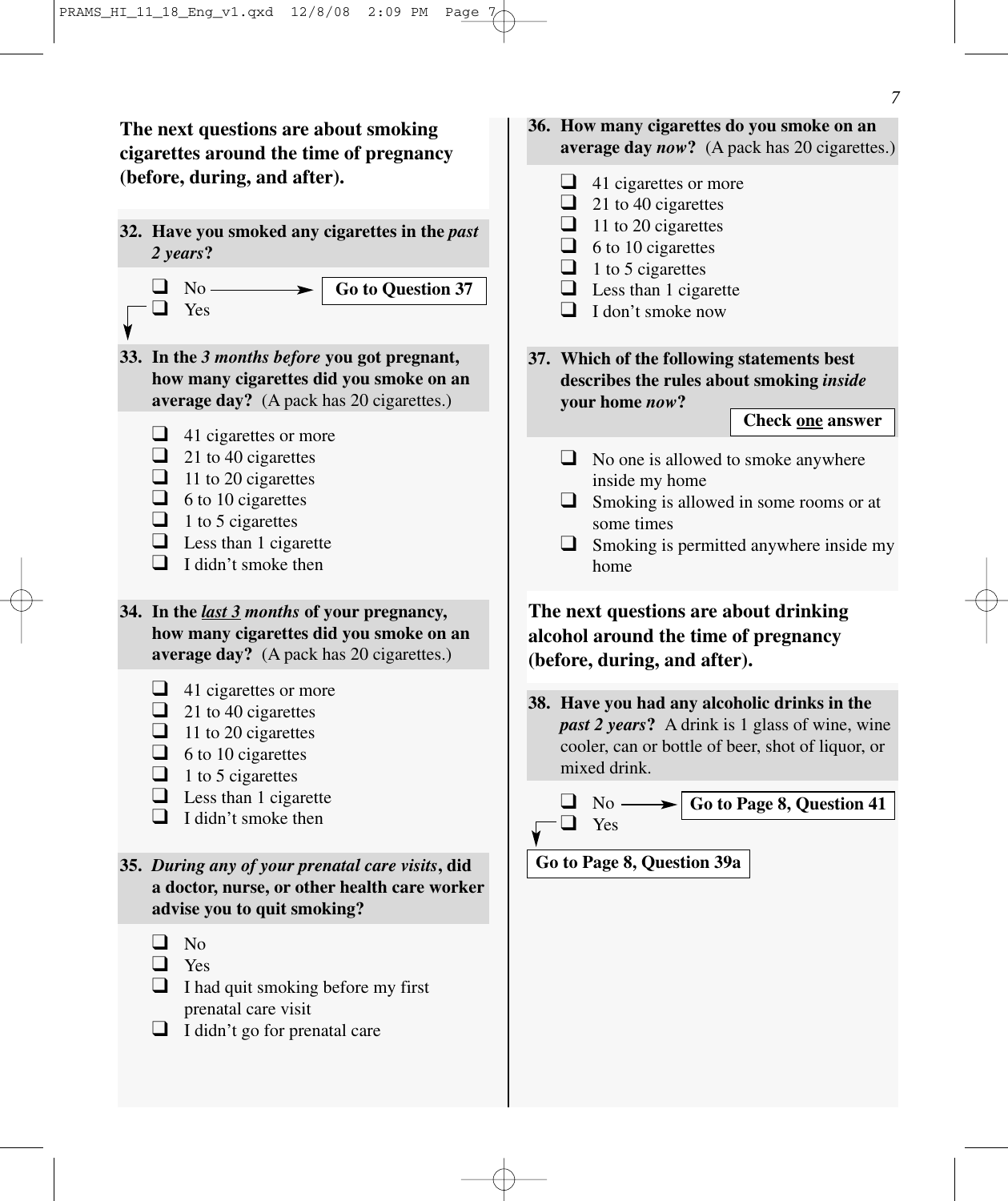*8*

 $\bigg\{$ **39a. During the** *3 months before* **you got pregnant, how many alcoholic drinks did you have in an average week?** ❑ 14 drinks or more a week  $\Box$  7 to 13 drinks a week  $\Box$  4 to 6 drinks a week  $\Box$  1 to 3 drinks a week ❑ Less than 1 drink a week ❑ I didn't drink then **39b. During the** *3 months before* **you got pregnant, how many times did you drink 4 alcoholic drinks or more in one sitting?** A sitting is a two hour time span.  $\Box$  6 or more times  $\Box$  4 to 5 times  $\Box$  2 to 3 times  $\Box$  1 time  $\Box$  I didn't have 4 drinks or more in 1 sitting **40a. During the** *last 3 months* **of your pregnancy, how many alcoholic drinks did you have in an average week?** ❑ 14 drinks or more a week  $\Box$  7 to 13 drinks a week  $\Box$  4 to 6 drinks a week  $\Box$  1 to 3 drinks a week ❑ Less than 1 drink a week  $\Box$  I didn't drink then — **40b. During the** *last 3 months* **of your pregnancy, how many times did you drink 4 alcoholic drinks or more in one sitting?** A sitting is a two hour time span. ❑ 6 or more times  $\Box$  4 to 5 times  $\Box$  2 to 3 times  $\Box$  1 time  $\Box$  I didn't have 4 drinks or more in 1 sitting **Go to Question 41 Go to Question 40a** {<br>|

**Pregnancy can be a difficult time for some women. The next questions are about things that may have happened** *before* **and** *during* **your most recent pregnancy.**

**41. This question is about things that may have happened during the** *12 months before* **your new baby was born.** For each item, circle **Y** (Yes) if it happened to you or circle **N** (No) if it did not. (It may help to look at the calendar when you answer these questions.)

**No Yes**

| a.             | A close family member was very sick                      |   |
|----------------|----------------------------------------------------------|---|
|                | and had to go into the hospital $\dots \dots N$          | Y |
| b.             | I got separated or divorced from my                      |   |
|                | husband or partner $\dots \dots \dots \dots \dots$       | Y |
| $\mathbf{C}$ . | I moved to a new address N                               | Y |
| d.             | I was homeless N                                         | Y |
| e.             | My husband or partner lost his job N                     | Y |
| f.             | I lost my job even though I wanted                       |   |
|                |                                                          | Y |
| g.             | I argued with my husband or partner                      |   |
|                |                                                          | Y |
| h.             | My husband or partner said he                            |   |
|                | $\text{d}$ didn't want me to be pregnant $\dots \dots N$ | Y |
| i.             | I had a lot of bills I couldn't pay $N$                  | Y |
| j.             | I was in a physical fight $\dots \dots \dots \dots$      | Y |
| k.             | My husband or partner or I                               |   |
|                | went to jail $\dots \dots \dots \dots \dots \dots \dots$ | Y |
| 1.             | Someone very close to me had a                           |   |
|                | problem with drinking or drugs $\dots$ .                 | Y |
| m.             | Someone very close to me died  N                         | Y |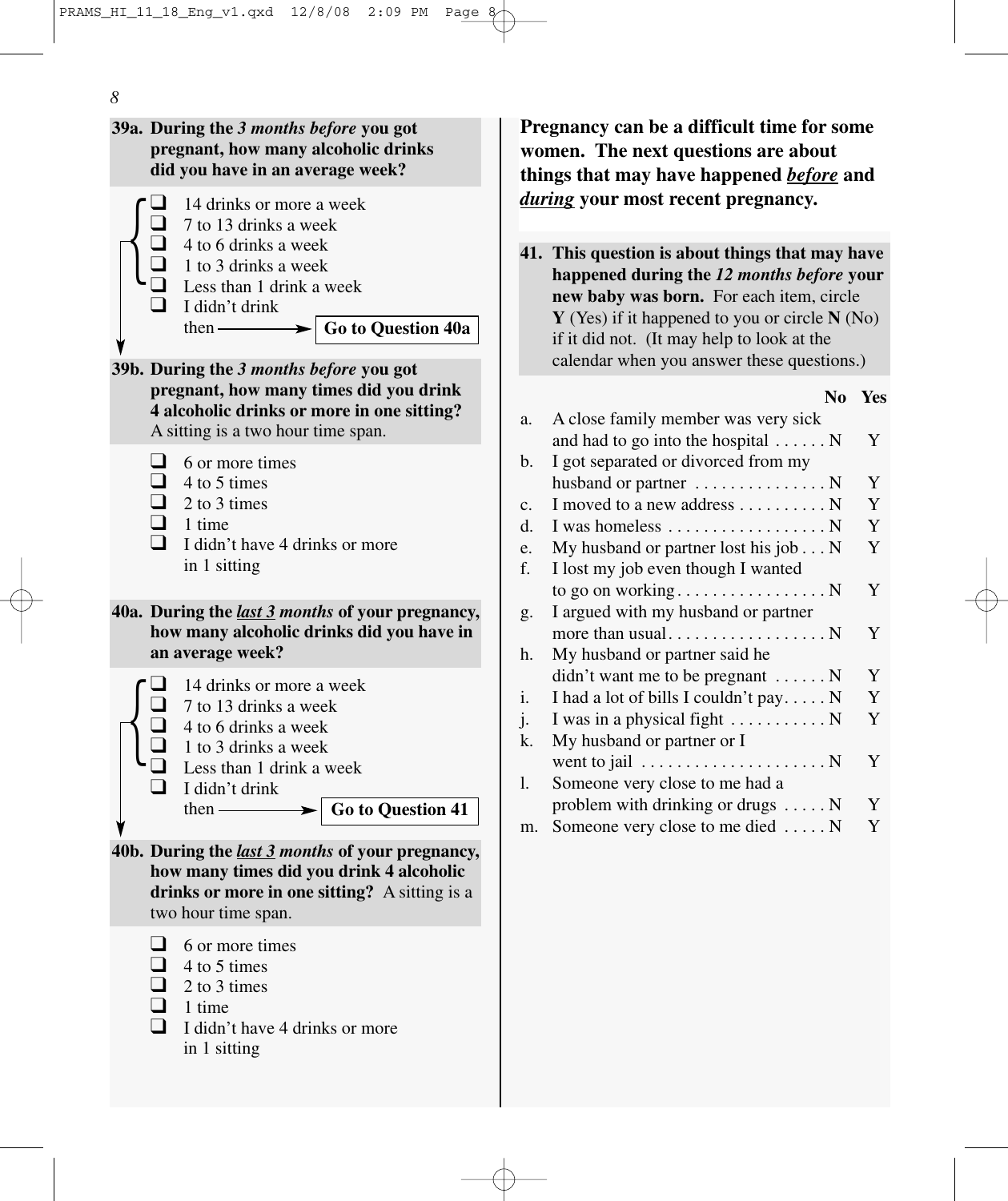- **42. During the** *12 months before* **you got pregnant with your new baby, did your husband or partner push, hit, slap, kick, choke, or physically hurt you in any other way?**
	- ❑ No
	- ❑ Yes
- **43. During the** *12 months before* **you got pregnant with your new baby, did an ex-husband or ex-partner push, hit, slap, kick, choke, or physically hurt you in any other way?**
	- ❑ No
	- ❑ Yes
- **44. During** *your most recent* **pregnancy, did your husband or partner push, hit, slap, kick, choke, or physically hurt you in any other way?**
	- ❑ No
	- ❑ Yes
- **45. During** *your most recent* **pregnancy, did an ex-husband or ex-partner push, hit, slap, kick, choke, or physically hurt you in any other way?**
	- ❑ No
	- ❑ Yes

# **The next questions are about your labor**

**and delivery.** (It may help to look at the calendar when you answer these questions.)

#### **46. When was your baby due?**



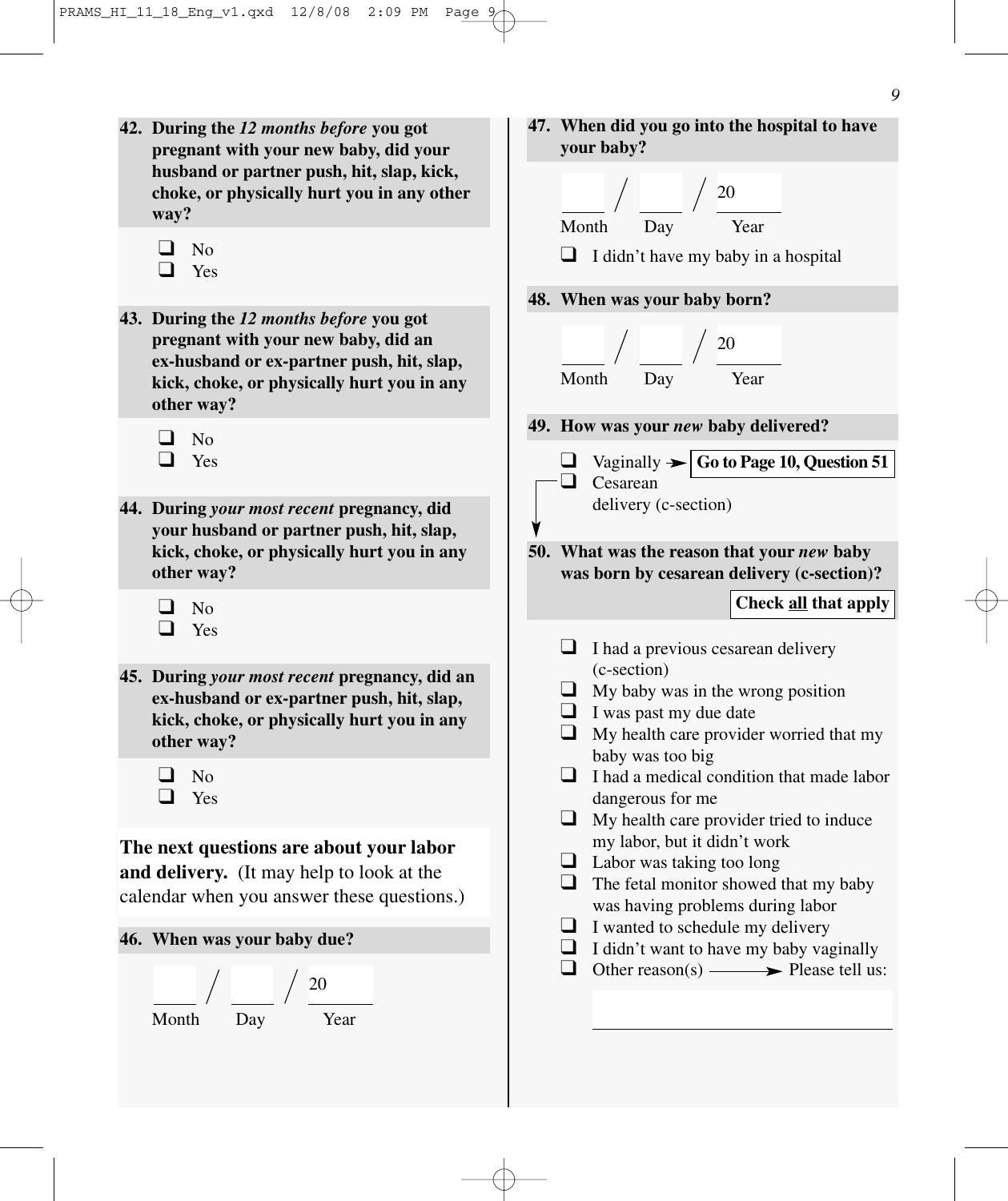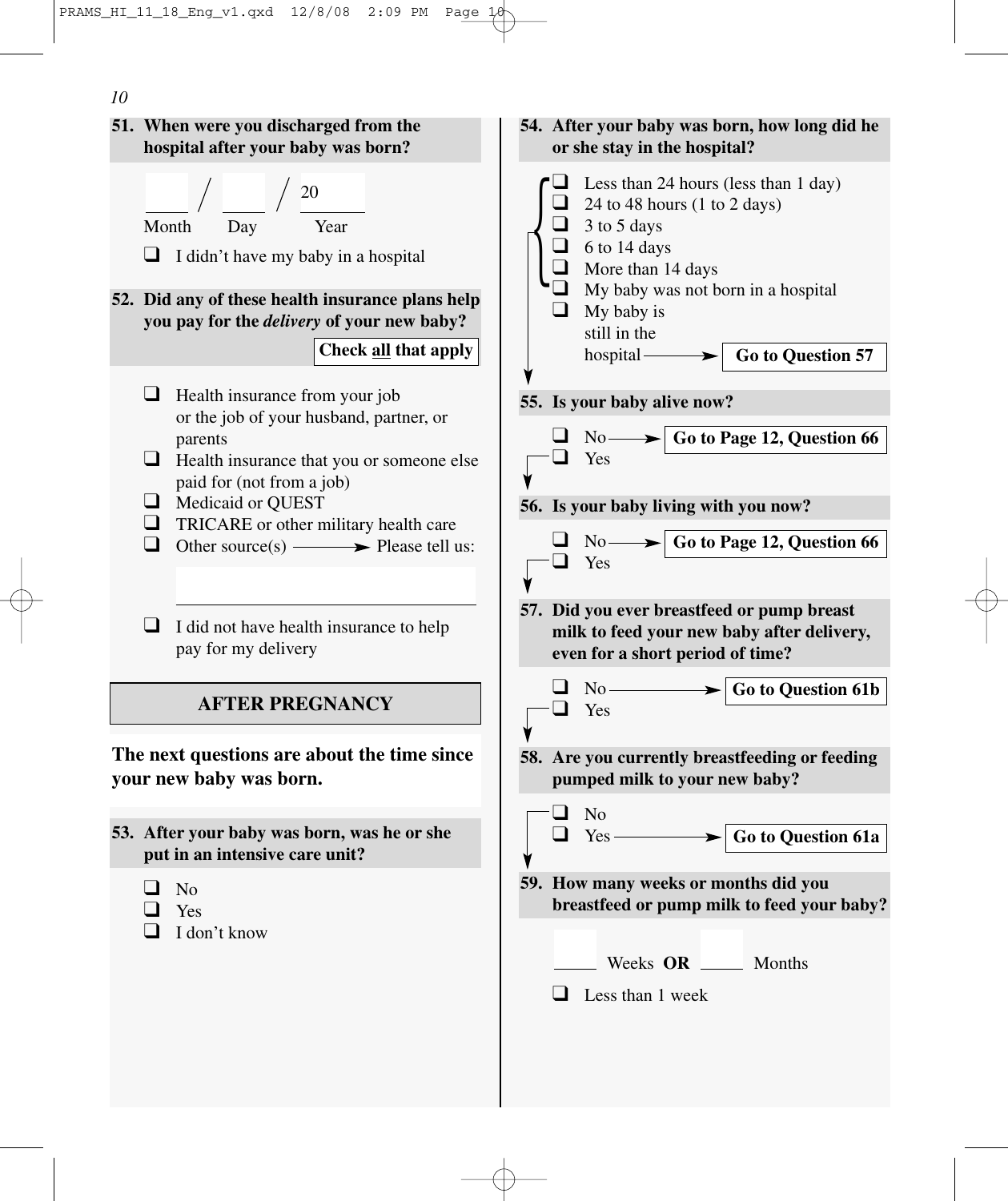**60. What were your reasons for stopping breastfeeding?**   $\Box$  My baby had difficulty latching or nursing  $\Box$  Breast milk alone did not satisfy my baby  $\Box$  I thought my baby was not gaining enough weight ❑ My nipples were sore, cracked, or bleeding  $\Box$  It was too hard, painful, or too time consuming ❑ I thought I was not producing enough milk ❑ I had too many other household duties  $\Box$  I felt it was the right time to stop breastfeeding  $\Box$  I got sick and was not able to breastfeed  $\Box$  I went back to work or school  $\Box$  My baby was jaundiced (yellowing of the skin or whites of the eyes)  $\Box$  Other  $\longrightarrow$  Please tell us: **61a. How old was your new baby the first time he or she drank liquids other than breast milk (such as formula, water, juice, tea, or cow's milk)?** Weeks OR Months  $\Box$  My baby was less than 1 week old  $\Box$  My baby has not had any liquids other than breast milk **61b. How old was your new baby the first time he or she ate food (such as baby cereal, baby food, or any other food)?**  Weeks OR \_\_\_\_\_ Months ❑ My baby was less than 1 week old  $\Box$  My baby has not eaten any foods **Check all that apply 62. In which** *one* **position do you** *most often* **lay your baby down to sleep now?**   $\Box$  On his or her side  $\Box$  On his or her back  $\Box$  On his or her stomach **63. How often does your new baby sleep in the same bed with you or anyone else?** ❑ Always ❑ Often ❑ Sometimes ❑ Rarely ❑ Never **64. Listed below are some things that describe how your new baby** *usually* **sleeps.** For each item, circle **T** (True) if it usually applies to your baby or circle **F** (False) if it doesn't usually apply to your baby. **True False** a. My new baby sleeps in a crib or portable crib.  $\dots$  . . . . . . . . . . . . .  $T$  F b. My new baby sleeps on a firm or hard mattress . . . . . . . . . . . . . . . . T F c. My new baby sleeps with pillows  $\cdot$ . T F d. My new baby sleeps with bumper pads . . . . . . . . . . . . . . . . . . . . . . . . . T F e. My new baby sleeps with plush blankets . . . . . . . . . . . . . . . . . . . . . . T F f. My new baby sleeps with stuffed  $toys. \ldots \ldots \ldots \ldots \ldots \ldots \ldots \ldots \ldots \ldots \text{T}$  F **65. Was your new baby seen by a doctor, nurse, or other health care worker for a** *one week check-up* **after he or she was born?** ❑ No ❑ Yes **Check one answer If your baby is still in the hospital, go to Page 12, Question 66.**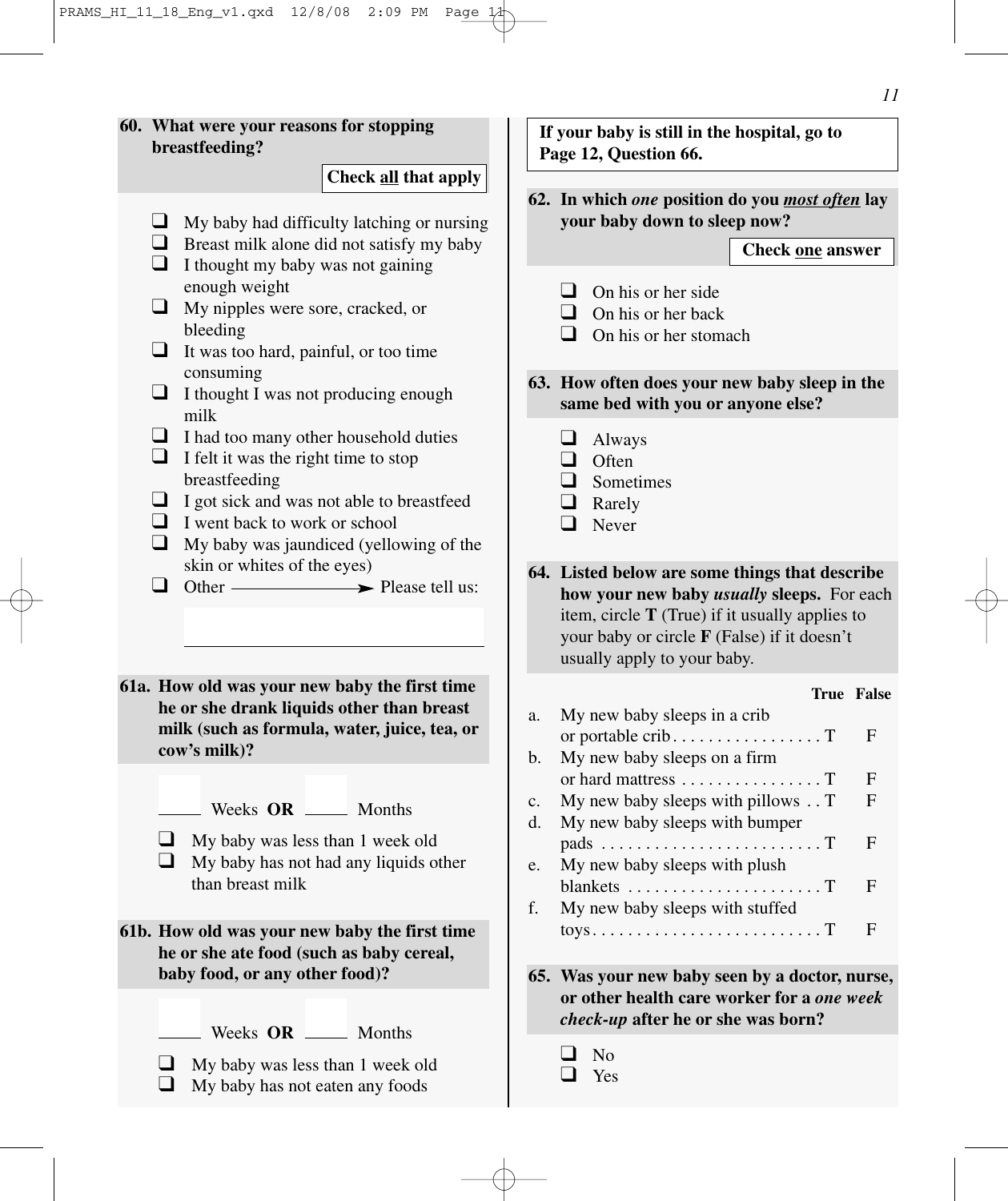*12*

- **66. Are you or your husband or partner doing anything** *now* **to keep from getting pregnant?** (Some things people do to keep from getting pregnant include not having sex at certain times [natural family planning or rhythm] or withdrawal, and using birth control methods such as the pill, condoms, vaginal ring, IUD, having their tubes tied, or their partner having a vasectomy.) ❑ No Yes -**67. What are your reasons or your husband's or partner's reasons for not doing anything to keep from getting pregnant** *now***?**   $\Box$  I am not having sex  $\Box$  I want to get pregnant  $\Box$  I don't want to use birth control ❑ My husband or partner doesn't want to use anything  $\Box$  I don't think I can get pregnant (sterile)  $\Box$  I can't pay for birth control ❑ I am pregnant now  $\blacktriangleright$  Please tell us: **68.** *Since your new baby was born***, have you had a postpartum checkup for yourself?**  (A postpartum checkup is the regular checkup a woman has about 6 weeks after she gives birth.) ❑ No ❑ Yes **Check all that apply Go to Question 68**
- **69. Below is a list of feelings and experiences that women sometimes have after childbirth. Read each item to determine how well it describes your feelings and experiences. Then, write on the line the number of the choice that best describes how often you have felt or experienced things this way** *since your new baby was born***. Use the scale when answering:**

|                |                                            | Never Rarely Sometimes Often Always          |  |  |
|----------------|--------------------------------------------|----------------------------------------------|--|--|
|                | a. I felt down, depressed, or sad $\qquad$ |                                              |  |  |
|                | b. I felt hopeless $\Box$                  |                                              |  |  |
| $\mathbf{c}$ . |                                            | I felt slowed down $\dots \dots \dots \dots$ |  |  |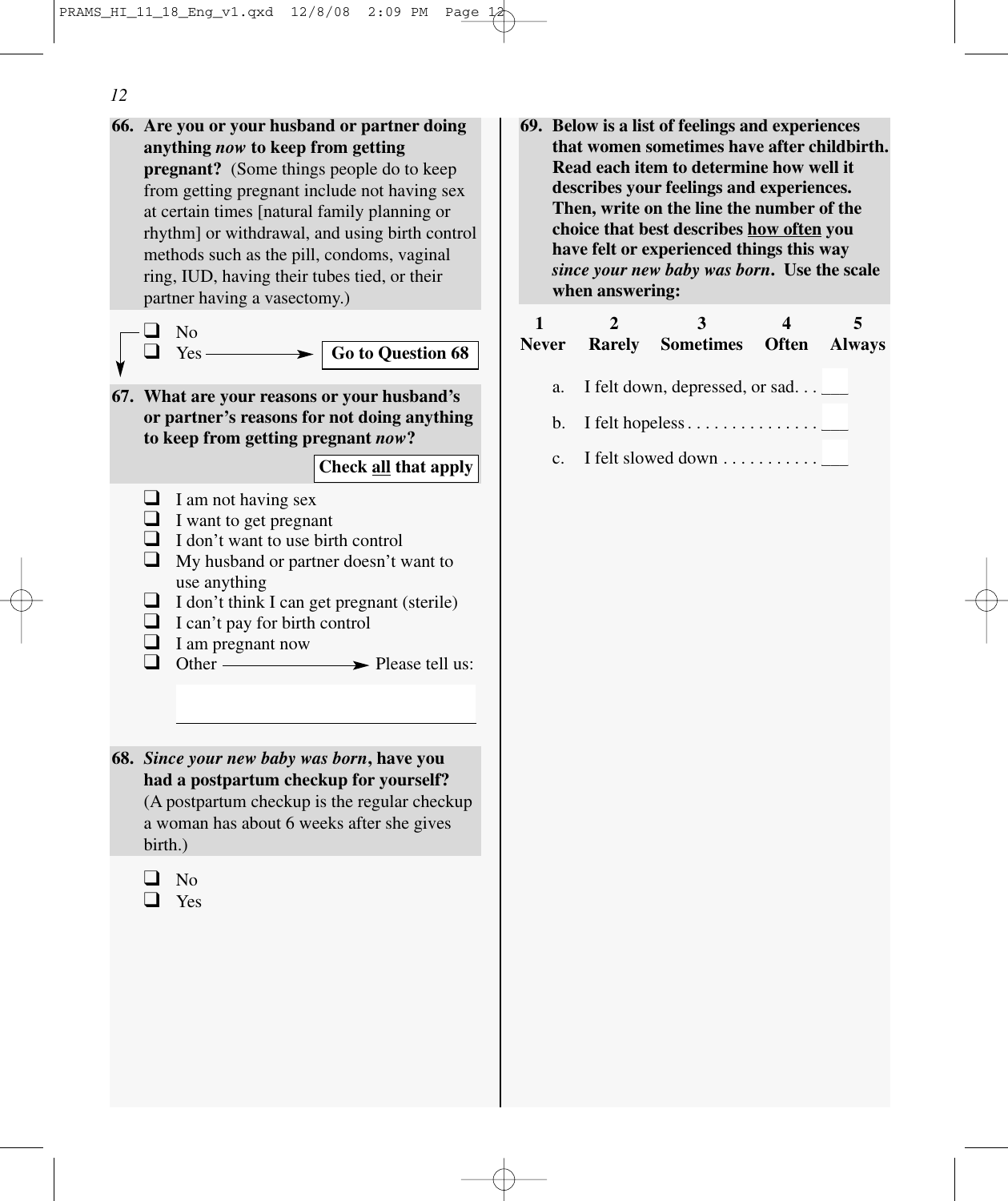**The next questions are on a variety of topics.**

**70.** *Before* **you got pregnant with your new baby, had you ever heard or read about emergency birth control (the "morningafter pill")?** This combination of pills is used to prevent pregnancy up to 3 days after unprotected sex.

| I |
|---|
|   |

❑ Yes

**71. This question is about the care of your teeth during** *your most recent* **pregnancy.** For each item, circle **Y** (Yes) if it is true or circle **N** (No) if it is not true.

|         |                                                                     | No Yes |
|---------|---------------------------------------------------------------------|--------|
| $a_{-}$ | I needed to see a dentist for a                                     |        |
|         | $problem \ldots \ldots \ldots \ldots \ldots \ldots \ldots \ldots N$ |        |
|         | b. I went to a dentist or dental clinic $N$                         | Y      |
|         | A dental or other health care worker                                |        |
|         | talked with me about how to care                                    |        |
|         | for my teeth and gums $\dots \dots \dots \dots N$ Y                 |        |

- **72. Did you have your teeth cleaned by a dentist or dental hygienist during the time periods listed below?** For each time period, circle **Y** (Yes) if you had your teeth cleaned then or circle **N** (No) if you did not have your teeth cleaned then.
- **No Yes** a. During my most recent pregnancy . . . N Y b. After my most recent pregnancy.....  $N$  Y

**If you did not smoke during the 3 months before you got pregnant, go to Question 74.** **73. Listed below are some things about quitting smoking.** For each thing, circle **Y** (Yes) if it applied to you *during your most recent* pregnancy or circle **N** (No) if it did not.

### **During** *your most recent* **pregnancy, did you—**

|    | N <sub>0</sub>                                         | Yes |
|----|--------------------------------------------------------|-----|
| a. | Set a specific date to stop smoking $N$                | Y   |
| b. | Use booklets, videos, or other                         |     |
|    | materials to help you quit $\dots \dots \dots$         | Y   |
| c. | Call a national or state quit line                     |     |
|    | or go to a website $\dots \dots \dots \dots \dots$     | Y   |
| d. | Attend a class or program to stop                      |     |
|    |                                                        | Y   |
| e. | Go to counseling for help with                         |     |
|    |                                                        | Y   |
| f. | Use a nicotine patch, gum, lozenge,                    |     |
|    | nasal spray or inhaler $\dots \dots \dots \dots$       | Y   |
| g. | Prescribe a pill like Zyban <sup>®</sup> (also         |     |
|    | known as Wellbutrin® or Bupropion®)                    |     |
|    | or Chantix® (also known as Varenicline)                |     |
|    | to help you quit $\dots \dots \dots \dots \dots \dots$ | Y   |
| h. | Try to quit on your own                                |     |
|    | $(e.g., cold$ turkey) $\dots \dots \dots \dots \dots$  | Y   |
| i. |                                                        | Y   |
|    | Please tell us:                                        |     |

**If your baby is not alive or is not living with you, go to Question 75.**

- **74. Have you ever heard or read about what can happen if a baby is shaken?**
	- ❑ No ❑ Yes
- **75.** *Since your new baby was born***, have you** *asked for help* **for anxiety from a doctor, nurse, or other health care worker?**
	- ❑ No

❑ Yes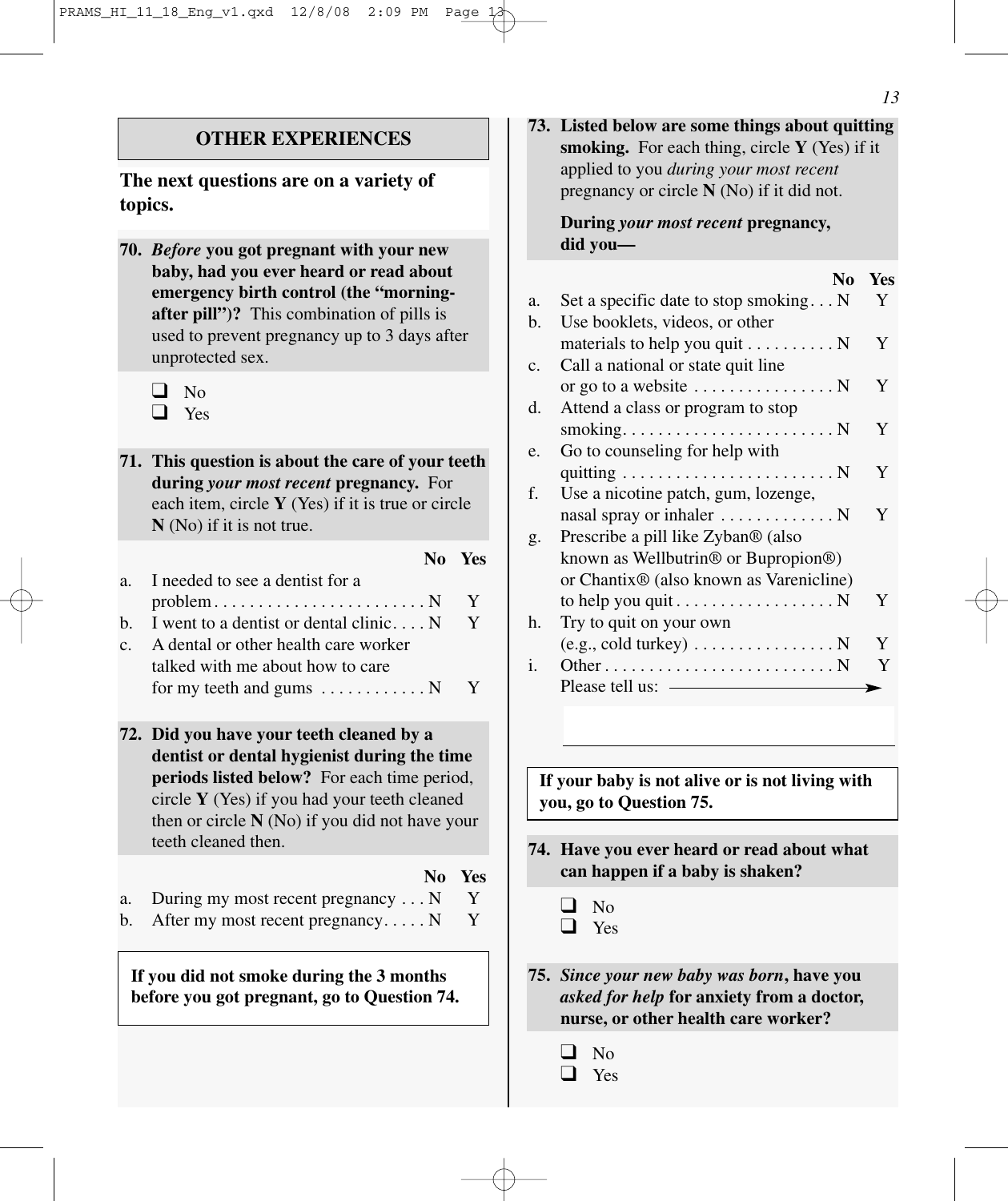| 14       |                                                                                                                                                                     |                                                                                                            |
|----------|---------------------------------------------------------------------------------------------------------------------------------------------------------------------|------------------------------------------------------------------------------------------------------------|
|          | 76. Did you use any of these drugs in the month<br>before you got pregnant? For each item,<br>circle $Y$ (Yes) if you used it or circle $N$ (No) if<br>you did not. | The last que<br>during the 1<br>was born.                                                                  |
| a.<br>b. | No<br><b>Yes</b><br>Prescription drugs N<br>Y<br>If yes, what kinds? $\longrightarrow$ Please tell us:<br>Marijuana (pot, bud) or hashish                           | 78. During th<br>was born<br>household<br>your incor<br>income, a<br>received.                             |
| c.       | Y<br>Amphetamines (uppers, ice, speed,<br>$crystal$ meth, $crank)$ . N<br>Y                                                                                         | and will n<br>getting.)                                                                                    |
| d.<br>e. | Cocaine (rock, coke, crack) or heroin<br>Y<br>Tranquilizers (downers, ludes) or                                                                                     | ⊔<br>Less <sup>®</sup><br>$\Box$<br>\$10,0<br>$\Box$<br>\$15,0                                             |
| f.       | hallucinogens (LSD/acid, PCP/angel<br>Y<br>Sniffing gasoline, glue, hairspray,<br>or other aerosols N<br>Y                                                          | $\Box$<br>\$20,0<br>$\Box$<br>\$25,0<br>$\Box$<br>\$35,0<br>$\Box$<br>\$50,0<br>$\Box$<br>\$65,0<br>$\Box$ |
|          | 77. Did you use any of these drugs when you<br>were pregnant? For each item, circle $Y$ (Yes)<br>if you used it or circle $N(No)$ if you did not.                   | \$80,0<br>79. During th<br>was born                                                                        |
| a.       | N <sub>0</sub><br><b>Yes</b><br>Y<br>If yes, what kinds? $\longrightarrow$ Please tell us:                                                                          | yourself,<br>Pe                                                                                            |
| b.       | Marijuana (pot, bud) or hashish                                                                                                                                     | 80. What is t                                                                                              |
| c.       | Y<br>Amphetamines (uppers, ice, speed,<br>Y                                                                                                                         |                                                                                                            |
| d.       | crystal meth, $crank)$ . N<br>Cocaine (rock, coke, crack) or heroin<br>$\mathbf Y$                                                                                  | Month                                                                                                      |
| e.       | Tranquilizers (downers, ludes) or<br>hallucinogens (LSD/acid, PCP/angel                                                                                             |                                                                                                            |
| f.       | Y<br>Sniffing gasoline, glue, hairspray,<br>or other aerosols N<br>Y                                                                                                |                                                                                                            |
|          |                                                                                                                                                                     |                                                                                                            |

**Extions are about the time 2** months before your new baby

**78. During the** *12 months before* **your new baby** , what was your yearly total d income before taxes? Include me, your husband's or partner's and any other income you may have  $(All information will be kept private)$ not affect any services you are now

|              | Less than \$10,000   |
|--------------|----------------------|
|              | \$10,000 to \$14,999 |
|              | \$15,000 to \$19,999 |
| l 1          | \$20,000 to \$24,999 |
| $\mathbf{I}$ | \$25,000 to \$34,999 |
|              | \$35,000 to \$49,999 |
|              | \$50,000 to \$64,999 |
|              | \$65,000 to \$79,999 |
|              | \$80,000 or more     |
|              |                      |

**79. During the** *12 months before* **your new baby was born, how many people,** *including* depended on this income?

20

eople

**80. boday's date?** 

Day Year